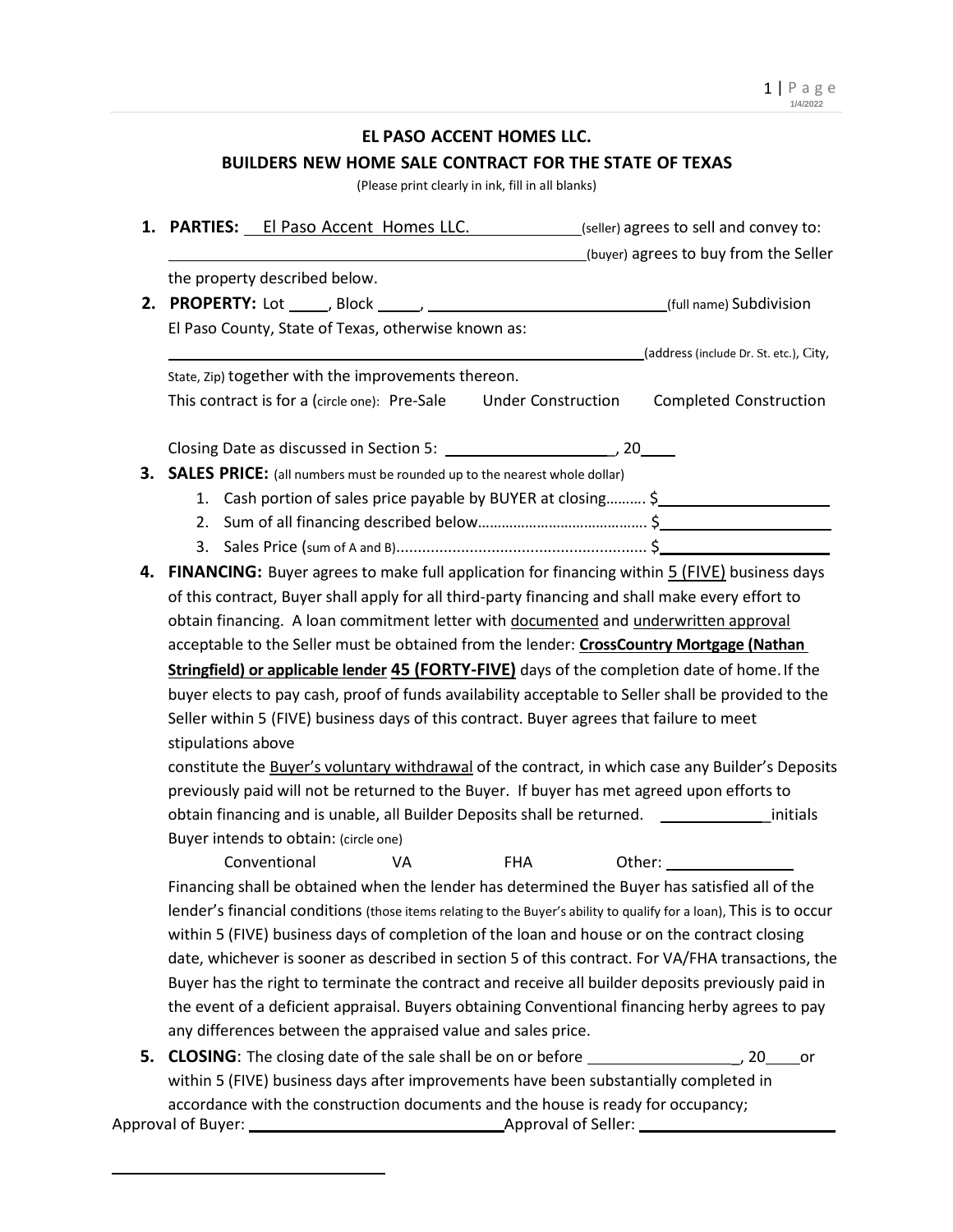OR within 5 (FIVE) business days after objections to the title have been cured, whichever date is sooner. If either party fails to close this sale by the Closing Date, the non-defaulting party shall be entitled to exercise the remedies available. At closing, Seller shall furnish tax statements showing no delinquent taxes and a Special Warranty deed conveying good and indefeasible title showing no additional exceptions other than those normally permitted. Seller's obligation to complete all improvements shall survive closing.

- **6. BUILDER DEPOSIT:** Buyer shall remit \$ as builder's deposit with (seller): El Paso Accent Homes LLC. at 6300 Escondido Dr., El Paso, TX upon execution by both parties. Additional builder deposit of  $\frac{5}{2}$  shall be remitted by the Buyer with the builder on or before \_\_\_\_\_\_\_\_\_\_\_\_\_\_, 20\_\_\_\_. NO BUILDER DEPOSIT IS REFUNDABLE UNLESS OTHERWISE STATED HEREIN. If the buyer fails to deposit the builder's deposit as required by this contract, the contract is void.
- **7. TITLE POLICY**: Seller shall furnish to Buyer an Owner's Policy of Title Insurance issued by Great Western Abstract and Title Company in the amount of the sales price to insure buyer against loss under the provisions of the title policy, subject to the promulgated exclusions and exceptions (including existing building and zoning ordinances). \*\*You are here advised that the title company is owned, in part, by Jack Winton and Herschel Stringfield of which the seller herein is a subsidiary. Such ownership interest will not affect your rights under any title insurance policy that will be issued to you by the title company.
- **8. CONSTRUCTION DOCUMENTS:** For pre-sale and under construction homes, all improvements shall be completed with due diligence in accordance with plans and specifications, finish-out schedules or allowances approved by the parties and any other change orders hereafter agreed to by the parties in writing (all called construction documents). Buyer approval of the construction plan and "items and allowances" is required for new construction or incomplete construction. The buyer hereby agrees that timely review and approval of construction documents, when applicable, is required to conform to the construction schedule (refer to section 11). In the event that approval of the plans is delayed to the extent that the construction schedule is affected, the start/completion dates shall be revised. Change orders that affect the completion date will require a contractual change to the completion and closing dates. **incontractual change of the contract** initials
- **9. COST ADJUSTMENTS:** Increases in costs resulting from Change Orders or items selected by the buyer which exceed the allowances specified in the Construction Documents shall be paid by the buyer at the time of signing the Change Order(s) or purchase of additional items. All payments made towards change orders are non-refundable in the event this contract does not close, whether by default by buyer, or seller, or by mutual termination. Refer to the contract addendum for other requirements in processing Change Orders.
- **10. HOMEOWNERS ASSOCIATION:** As a purchaser of property in the residential community in or where the property is located, you (circle one): ARE, ARE NOT obligated to be a member of the property owner's association. Restrictive covenants governing the use and occupancy of the property and a dedicatory instrument governing the establishment, maintenance, and operation of this residential community have been or will be recorded in the Real Property Records of the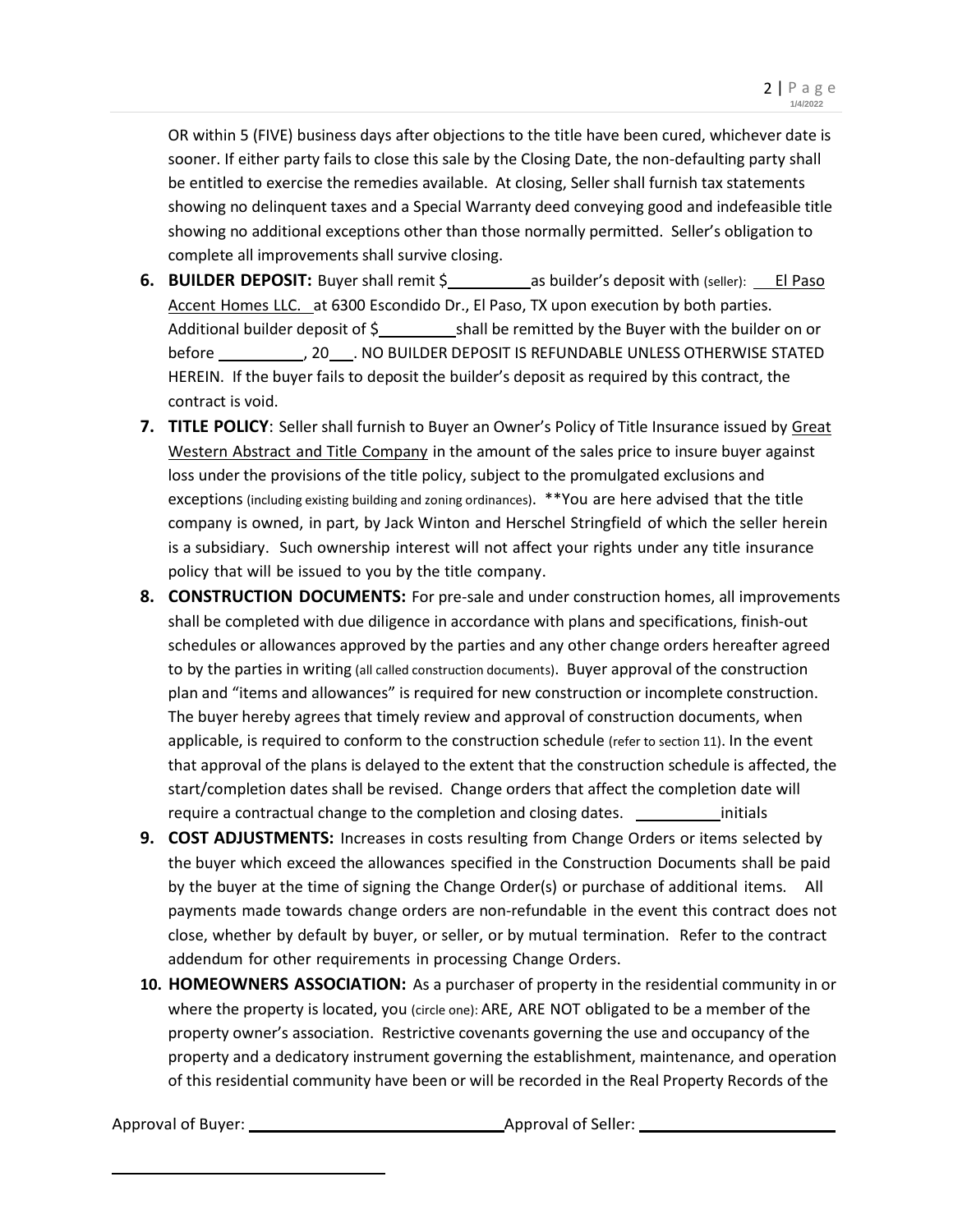county in which the community property is located. If required by the Association, you will be obligated to pay assessments to the property owner's association. The amounts of the assessments are subject to change. Your failure to pay the assessments could result in a lien on the property and foreclosure. Copies of the dedicatory instrument may be obtained from the county clerk. Buyer has received the restrictive covenants: initials

- **11. BUYER'S SELECTIONS:** Buyer's selections, if applicable, will conform to the Seller's Normal standards and will not, in the Seller's judgment, adversely affect the marketability of the property. Buyer will make required selections within 5 (FIVE) business days after receipt of notice from the Seller. Refer to "Items and Allowances" for Buyer selections (if applicable). For pre-sale homes, buyer agrees that all selections of materials and processes will be complete no less than 60 (SIXTY) days prior to closing. <u>\_\_\_\_\_\_\_\_\_\_\_\_\_</u>initials
- **12. COMPLETION:** Construction shall commence no later than 10, 20, 20, 20, 20, or within 10 (TEN) business days after approval of the construction plan, construction loan, and obtaining the building permit, whichever is later. Subject to the start date for construction, the improvements shall be completed in accordance with the Construction Documents and be ready for occupancy no later than \_\_\_\_\_\_\_\_\_\_, 20\_\_\_\_\_or delayed in accordance with the number of days that the Start date is delayed. The improvements shall be deemed to be substantially completed upon the earliest of either the issuance of a certificate of occupancy by a governmental entity or the date of the occupancy by the buyer. If a delay in construction is caused by reason of the Buyer's acts or omissions, Buyer agrees to pay Seller for the carrying costs of the construction loan. Provided the seller has exercised reasonable and continued diligence, construction delays caused by acts of God, fire, other casualty loss, strike, boycotts, or materials availability, shall automatically extend the completion date for such delays.
- **13. WARRANTIES:** In addition to the warranties provided by the manufacturers of the various components and equipment included with the home, the seller provides a two-year warranty for defects in materials and workmanship for all items related to the home, excluding landscaping. Landscaping has a 60 (SIXTY) day warranty. In addition to the two-year warranty, the seller also provides additional warranties as described in the Bonded Builders Home Warranty, BB-W602. BB-W602 including the following coverage:

### 1. **Two years for defects in electrical, plumbing, and mechanical systems**

2. Ten years for major structural defects

Buyer acknowledges, understands, and agrees:

- 1. By signing this contract, buyer is waiving any claim under the theory of implied warranty of good and workmanlike construction and that such implied warranty to the extent it exists in Texas, is expressly replaced by the terms of the limited warranty provide under this contract
- 2. The limited warranty specified in BB-W602 and the Two Year Seller Warranty is the only warranty.
- 3. Maintenance is required by the homeowner to ensure proper performances of improvements for the limited warranty to remain in effect. \_\_\_\_\_\_\_\_\_\_\_ initials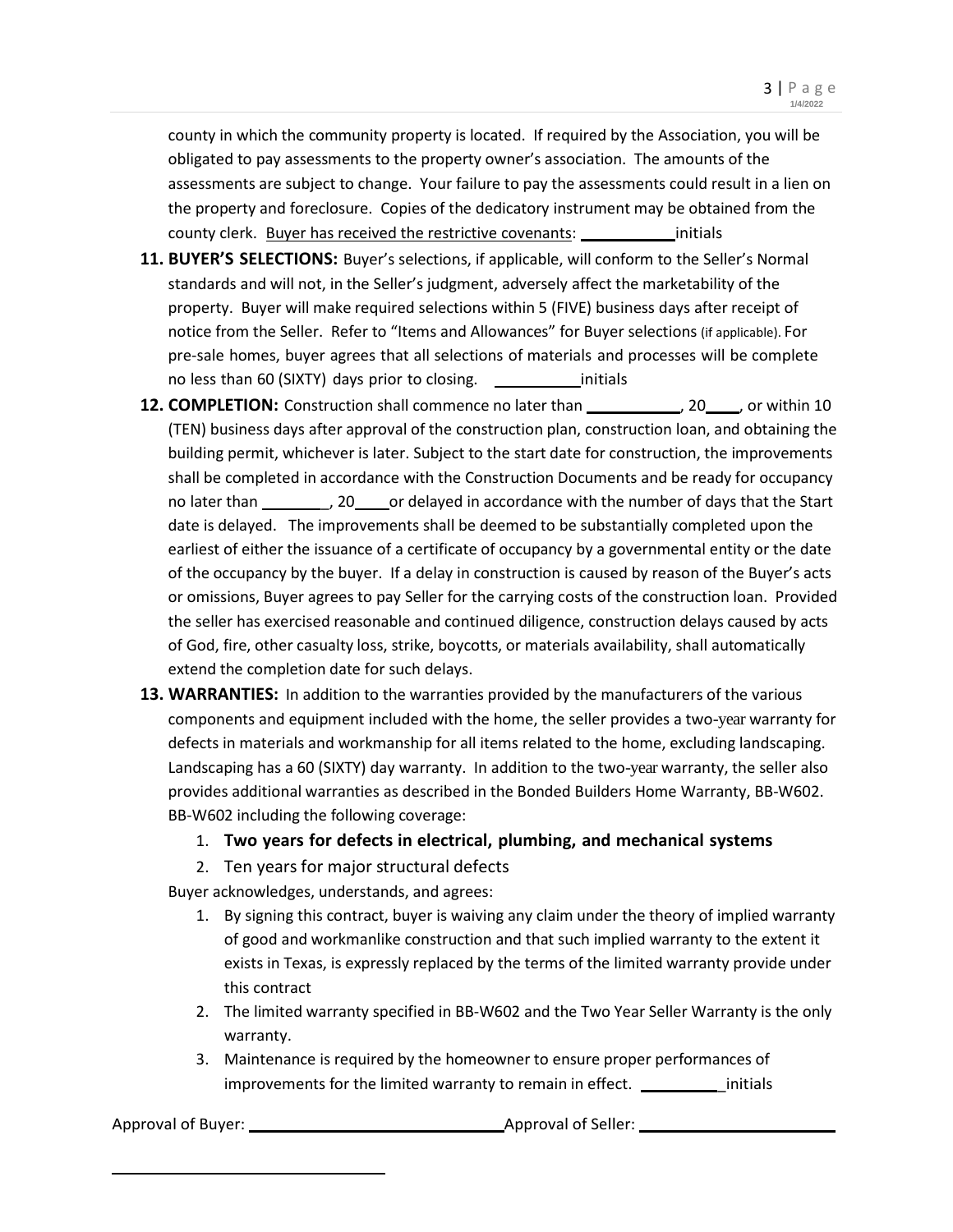- **14. INSULATION**: As required by the Federal Trade Commission regulations, the information relating to the insulation installed or to be installed in the home being purchased under the contract is as follows:
	- 1. Exterior walls for living areas insulated with blown in blanket system (BIBS) to a thickness of 3.5 inches, which yields an R-Value of 15.
	- 2. Ceilings in the living are: insulated with blown fiberglass to a thickness of 13.8 inches, which yields an R-Value of 38.
	- 3. Floors in living areas over unconditioned space (other than slab): insulated with blown fiberglass to a thickness of 8 inches for an R-Value of 30
	- 4. All R-Values are based on information provided by the manufacturer of the insulation
- **15. CONSTRUCTION MATERIALS/SUBCONTRACTORS:** The buyer agrees that the selection of materials/products and subcontractors shall be the responsibility of the seller. \_\_\_\_\_\_\_\_\_\_ initials
- **16. POSSESSION:** Seller shall deliver possession to the buyer after Closing and Funding
- **17. SALES EXPENSES:** To be paid at closing if using preferred lender listed in Section 4
	- 1. Seller shall pay all related expenses associated with the buyer's closing costs, prepaid items and other loan and closing fees associated with the buyer's financing described below. In the event that the buyer elects to use alternate financing, the seller will pay up to 1% of the lesser of the original sales price or base loan amount towards closing costs. Any alternate financing must be agreed upon in writing by both parties. Given financing is obtained with the agreed upon preferred lender, **CrossCountry Mortgage (Nathan Stringfield).**

2. It is understood and agreed upon that the buyer is NOT required to Preferred Lender for financing as a condition for purchase. Buyer may obtain financing from any qualified lending institution. Broker and/or real estate agent along with the buyer are aware and acknowledge the provision above. Seller's expense: Lender completion requirements, releases of existing loan(s) including prepayment penalties and recording fees; tax statements; preparation of deed; one-half escrow fee; other expenses stipulated to be paid by seller when specified in this contract

3. Buyer's expenses paid for by seller shall include: Expenses incident to the loan(s) obtained by buyer, i.e., application, appraisal, commitment fee, survey costs, recording fees, endorsements required by lender, mortgagee title policy, loan-related inspection fees, credit reports, tax deletion, EPA endorsements, final compliance inspection, loan related expenses, (appraisals, one-half of escrow fee, preparation of loan documents, courier fee, repair inspections, underwriting fee, wire transfer fee, delivery fee, tax service and research fee), any legal fees associated with the closing which are normally paid by the buyer, pre-paid items (premiums for flood and hazard insurance, reserves deposited for insurance, ad valorem taxes and special governmental assessments) not to exceed 4 months' worth of expenses (taxes or insurance) for escrow, no discount or loan buy down fees will be considered as part of the seller paid costs; also including any other expenses stipulated to be paid by buyer when specified in this contract.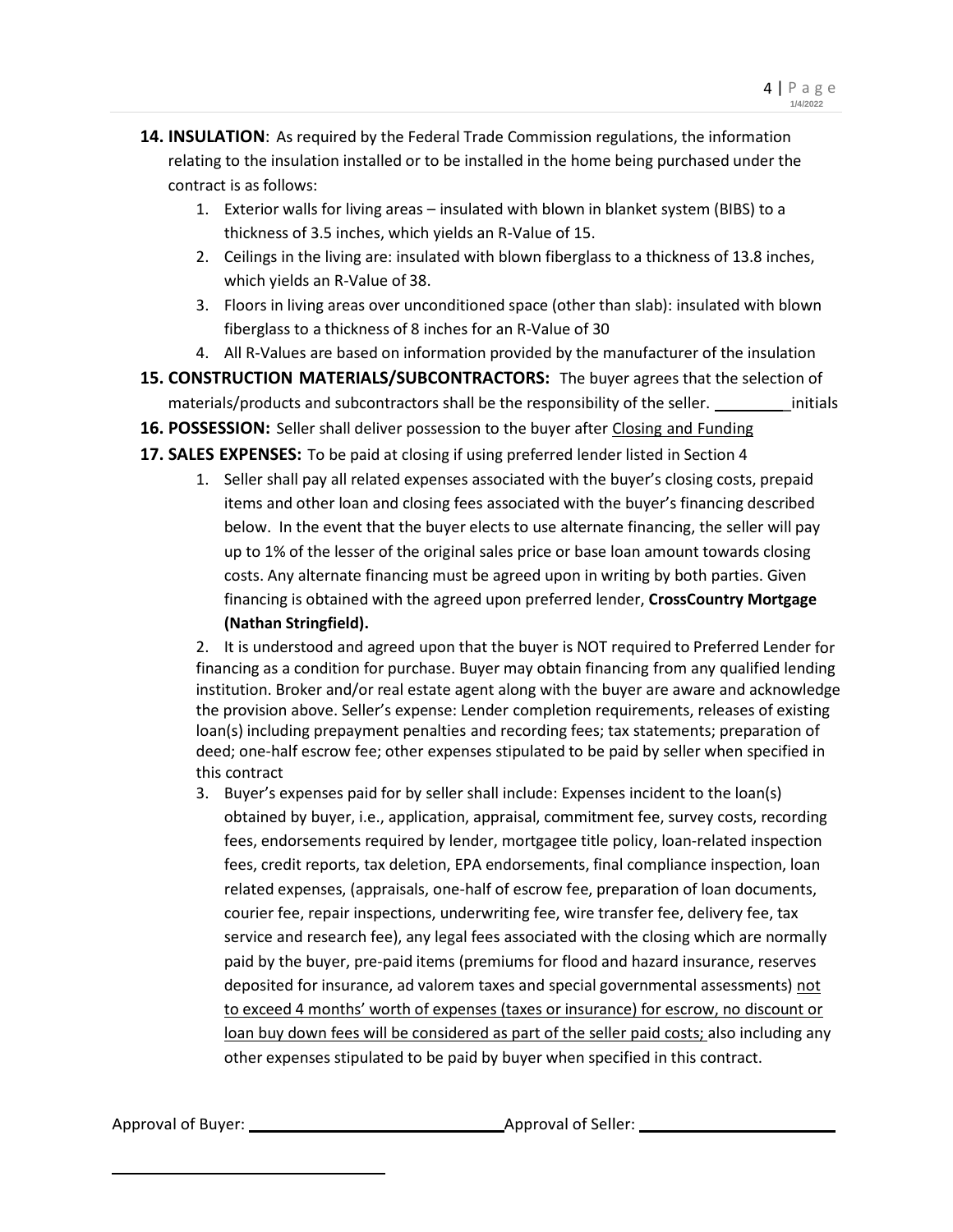- 4. Seller agrees that the closing costs constituted in this section are for normal and customary expenses only. The rate must be "Par" or no cost added. Any rate buy downs or additional fees not covered above must be selected and paid for by the buyer regardless of closing cost contributions.
- **18. PRORATIONS AND TAXES:** Current taxes, any rents and property owner association dues, maintenance fees and assessment shall be prorated through the Closing Date.
- **19. CASUALTY LOSS**: If any part of the property is damaged or destroyed by fire or other casualty loss, Seller shall restore the property to its previous condition as soon as reasonably possible. In any event, by the Closing Date, if the Seller is unable to do so without fault, Buyer may either (a) terminate this contract, receiving the Builder Deposit, or (b) extend the time for performance as needed and the Closing Date will be extended accordingly.
- **20. DEFAULT:** If Buyer fails to comply with this contract, Buyer shall be in default. Seller may either enforce specific performance; seek such other relief as may be provided by law, or both. Seller may instead terminate this contract and receive the Builder Deposit as liquidated damages thereby releasing both parties from this contract. If Seller is unable, without fault, to make any non-casualty repairs or deliver the property as agreed, Buyer and Seller may either extend the time for performance up to 30 (THIRTY) days along with the Closing Date, or terminate this contract as the sole remedy and receive the Builder Deposit thereby releasing both parties from this contract.
- **21. REPRESENTATIONS:** Seller represents that as of the Closing Date there will be no liens, assessments, or other security interests against any of the property, which will not be satisfied out of the sales price unless securing payment of any loans being assumed by the Buyer. If any representation in this contract is untrue on the Closing date, the Buyer may terminate this contract and receive the Builder Deposit. All representations contained in this contract and an agreement for mediation shall survive closing.

### **22. DISPUTE RESOLUTION:**

- 1. **Mediation:** It is agreed and understood that should any dispute arise between the parties relating to this transaction, the parties will attempt in good faith to resolve it by mediation in accordance with the rules of the Texas Arbitration Mediation Services, Inc. or in the event the parties agree, some other profession mediation service. Each party agrees to pay their own attorney's fees and expenses of the mediation
- 2. Arbitration: Any and all disputes arising out of this contract which are not resolved by mediation shall be submitted to arbitration under the Federal Arbitration Act. The arbitration shall take place in El Paso County, Texas with an arbitrator who is agreed upon by both parties. A judgment upon the award rendered by the arbitrator may be entered by any court having proper jurisdiction. The prevailing party is entitled to recover its attorney fees and expenses for the arbitration proceeding or as awarded by the arbitrator.
- **23. SELLER'S RIGHT OF TERMINATION:** Seller reserves the right to unilaterally terminate this agreement at any time, with or without cause. In the event Seller exercises this right, all items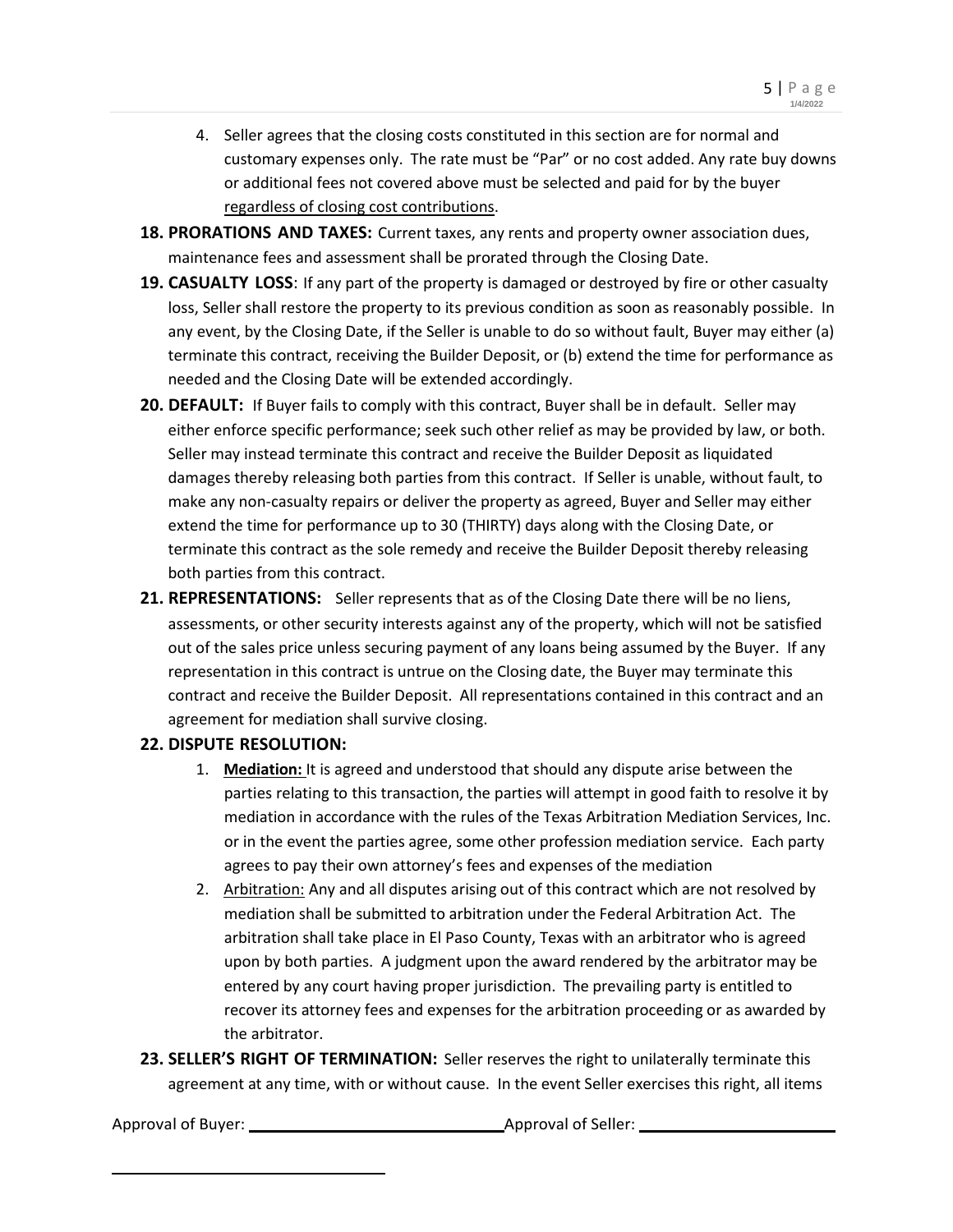paid by the Buyer except for upgrade charges and change orders, shall be reimbursed to the Buyer. initials

## **24. STATUTORY DISCLOSURES:**

- 1. STATUTORY TAX DISTRICTS: This property is not situated in a utility or other statutory tax district. If the property is located in a statutory tax district, a disclosure notice will be attached.
- 2. ANNEXATION: The property is not located outside of the stated city limits. Each municipality maintains a map that depicts its boundaries and extraterritorial jurisdiction. To determine if the property is located within a municipality's extraterritorial jurisdiction or is likely to be located within a municipality's extraterritorial jurisdiction, contact all municipalities located in the general proximity of the property for further information.
- 3. PROPERTY IS LOCATED IN A CERTIFICATED SERVICE AREA OF A UTILITY SERVICE PROVIDER: Notice required by 13.257, water code: the real property, described in Section 2, that you are about to purchase may be located in a certificated water or sewer service area which is authorized by law to provide water or sewer service to the properties in the certificated area. If your property is located in a certificated area there may be special costs or charges that you will be required to pay before you can receive water or sewer service. There may be a period required to construct lines or other facilities necessary to provide water or sewer service to your property. You are advised to determine if the property is in a certificated area and contact the utility service provider to determine the cost that you will be required to pay and the period, if any, that is required to provide water or sewer service to your property. The undersigned Buyer herby acknowledges receipt of the foregoing notice at or before the execution of a binding contract of purchase of the real property.
- 4. PUBLIC IMPROVEMENT DISTRICTS: The property is not in a public improvement district.
- **25. AGREEMENT OF PARTIES:** This contract contains the entire agreement of the parties; the parties (buyer and seller) are not bound by any oral expression or representation of any agent of either party. All agreements are documented in this contract, and can only be changed by written agreement.
- **26. CONSULT YOUR ATTORNEY:** This is intended to be a legally binding contract. READ IT CAREFULLY. If you do not understand the effect of the contract, consult your attorney BEFORE signing.
	- 1. Buyer's Attorney: OR,
	- 2. I am understanding of the terms of this contract and have chosen not to consult an attorney. initials

### **27. BROKER/REAL ESTATE AGENT REPRESENTATION:**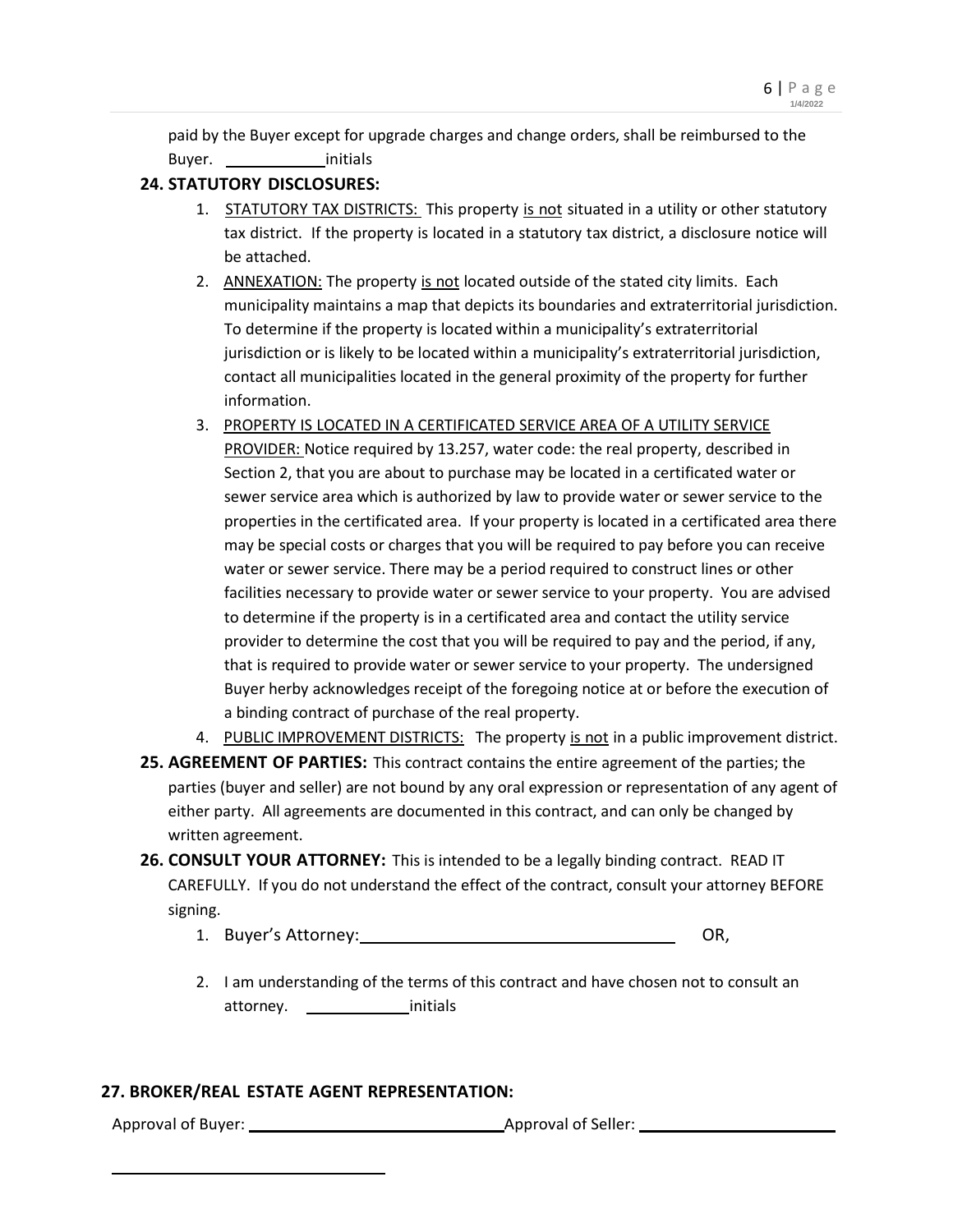- 1. Customer certifies that there is or is not **(circle one)** an agreement for representation from a Real Estate Broker or Agent.
- 2. **Example 2.** The state agent affiliated with a licensed broker of the state of Texas, has represented the buyer in this transaction and was the procuring cause of this transaction. Seller agreesto pay the buyer's agent commission as agreed and entered into this contract only.
- 3. Buyer represents that the buyer has not dealt with any other Agents, Brokers, or salesperson other than disclosed here in writing. Buyer agrees to indemnify and hold the seller harmless from and against any and all liabilities, expenses, or attorney's fees sustained or incurred by the seller from any actions by the buyer. The provisions here shall survive closing.
- 4. Broker and/or real estate agent acknowledgesthat there shall not be any payment, rebate, or otherwise transfer of any commissions or referral fees to the buyer, relative of the buyer, or any member of the buyer's household.
- 5. No commission shall be earned, due or payable if closing and funding do not occur for any reason.

| <b>REALTOR:</b> | LICENSE #: |
|-----------------|------------|
| PHONE:          | EMAIL:     |

REALTY COMPANY: COMMISSION **OR** REFERRAL \_% **(Circle one)**

# **28. EXISTING HOME ACKNOWLEDGEMENT (must initial one)**

Buyer represents to Seller that Buyer does not currently own other real estate

Or

Buyer represent to Seller that Buyer does currently own other real estate.

Buyer intends to (circle one) sell rent other real estate currently owned.

Addenda that are part of this contract:

Items and Allowance

Construction Plans

Subdivision Specific Disclosures

Landscaping Addendum

| Finance Addendum                  |  |
|-----------------------------------|--|
| <b>Contingency Sale Agreement</b> |  |
| Other:                            |  |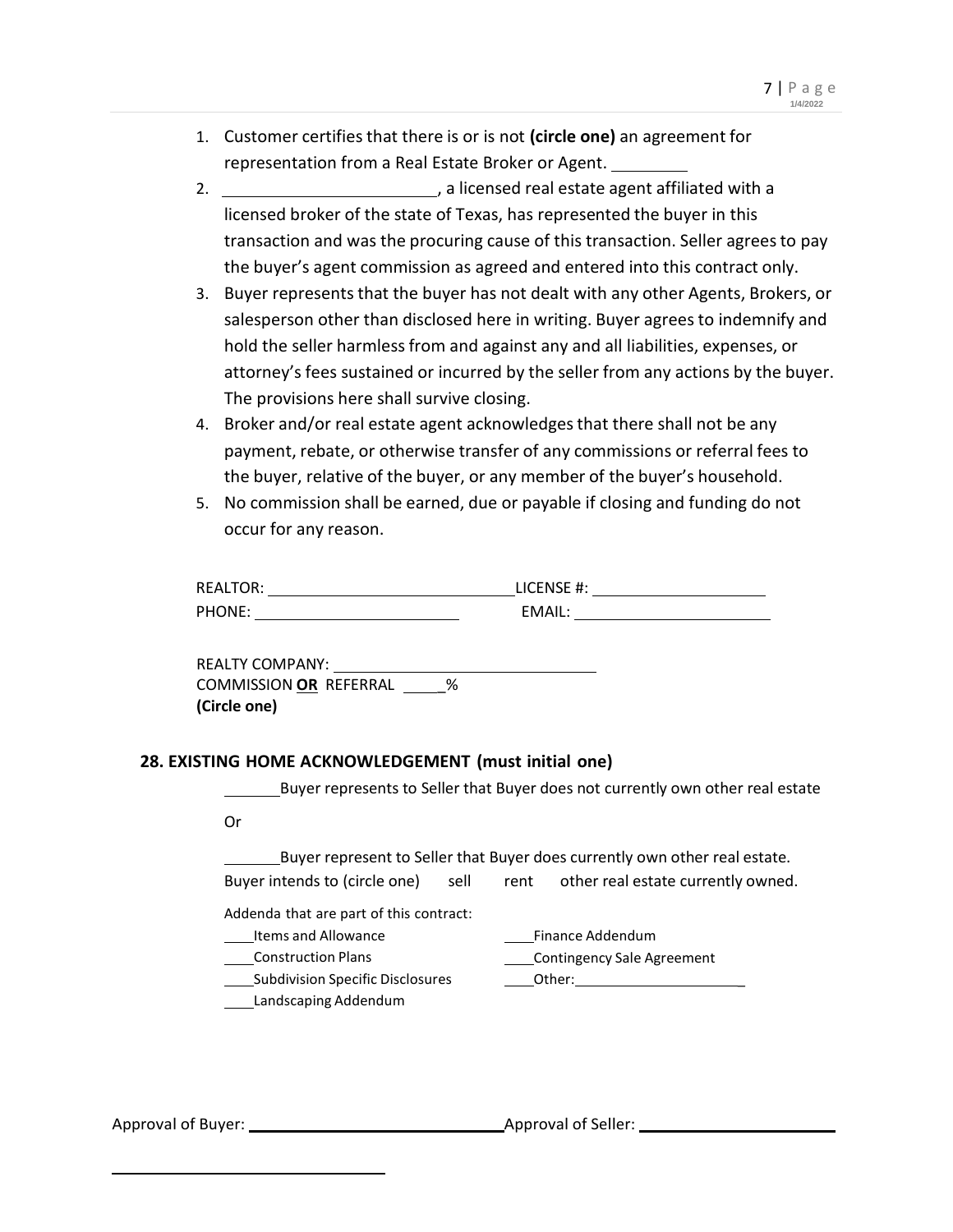8 | P a g e **R e v i s e d 1 1 / 2 0 1 6**

|                                                                                   | Kevisea 11/2010 |
|-----------------------------------------------------------------------------------|-----------------|
|                                                                                   |                 |
|                                                                                   |                 |
|                                                                                   |                 |
|                                                                                   |                 |
|                                                                                   |                 |
|                                                                                   |                 |
|                                                                                   |                 |
| SELLER: EL PASO ACCENT HOMES LLC.                                                 |                 |
| SELLER'S ADDRESS: 6300 ESCONDIDO DR. EL PASO TX 79912                             |                 |
| SELLER'S PHONE: (0): 915-584-8629 (F): 915-225-0087                               |                 |
|                                                                                   |                 |
|                                                                                   |                 |
|                                                                                   |                 |
| EXECUTED (EFFECTIVE DATE): The ___________Day of __________________, 20________   |                 |
|                                                                                   |                 |
| Buyer and Seller herby understand and agree to this contract and terms as stated. |                 |
|                                                                                   |                 |
|                                                                                   |                 |

Seller: Date:

Builder Deposit: \$ has been received. Must be either a Personal Check or Cashier's Check made out to builder. Received by: Date: